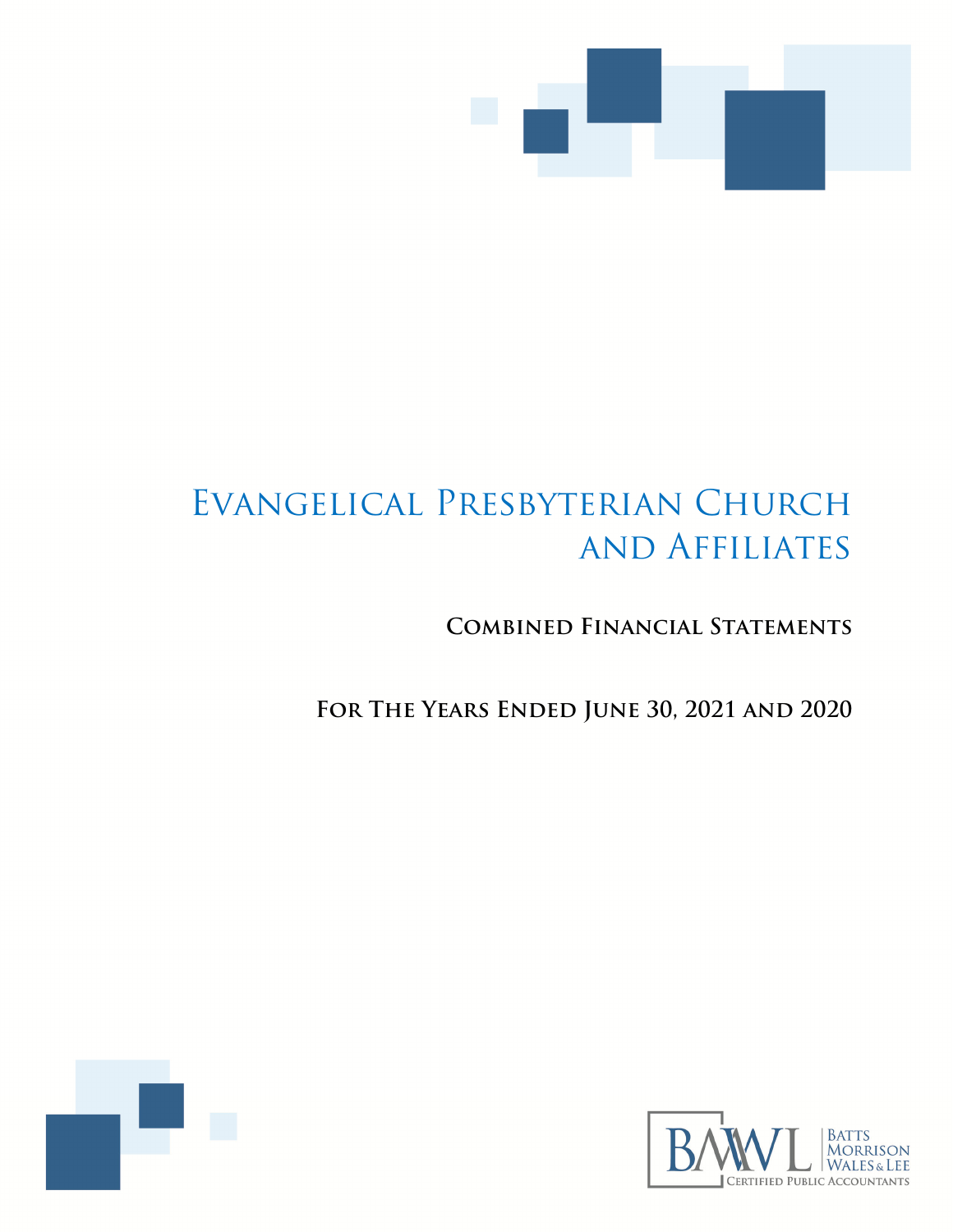

## **REPORT OF INDEPENDENT AUDITOR**

The Boards of Directors Evangelical Presbyterian Church and Affiliates Orlando, Florida

We have audited the accompanying combined financial statements of Evangelical Presbyterian Church and Affiliates (collectively referred to herein as "EPC"), which consist of the combined statements of financial position as of June 30, 2021 and 2020, the related combined statements of activities and cash flows for the years then ended, and the related notes to the combined financial statements.

## *Management's Responsibility for the Combined Financial Statements*

Management is responsible for the preparation and fair presentation of these combined financial statements in accordance with accounting principles generally accepted in the United States of America; this includes the design, implementation, and maintenance of internal control relevant to the preparation and fair presentation of combined financial statements that are free from material misstatement, whether due to fraud or error.

#### *Auditor's Responsibility*

Our responsibility is to express an opinion on these combined financial statements based on our audits. We conducted our audits in accordance with auditing standards generally accepted in the United States of America. Those standards require that we plan and perform the audits to obtain reasonable assurance about whether the combined financial statements are free from material misstatement.

An audit involves performing procedures to obtain audit evidence about the amounts and disclosures in the combined financial statements. The procedures selected depend on the auditor's judgment, including the assessment of the risks of material misstatement of the combined financial statements, whether due to fraud or error. In making those risk assessments, the auditor considers internal control relevant to EPC's preparation and fair presentation of the combined financial statements in order to design audit procedures that are appropriate in the circumstances, but not for the purpose of expressing an opinion on the effectiveness of EPC's internal control. Accordingly, we express no such opinion. An audit also includes evaluating the appropriateness of accounting policies used and the reasonableness of significant accounting estimates made by management, as well as evaluating the overall presentation of the combined financial statements.

We believe that the audit evidence we have obtained is sufficient and appropriate to provide a basis for our audit opinion.

#### *Opinion*

In our opinion, the combined financial statements referred to above present fairly, in all material respects, the combined financial position of Evangelical Presbyterian Church and Affiliates as of June 30, 2021 and 2020, the combined changes in its net assets, and its combined cash flows for the years then ended in accordance with accounting principles generally accepted in the United States of America.

Botts Morrison Woles Flee, P.A.

BATTS MORRISON WALES & LEE, P.A.

Orlando, Florida June 9, 2022

**Batts Morrison Wales & Lee, P.A.** • **Certified Public Accountants**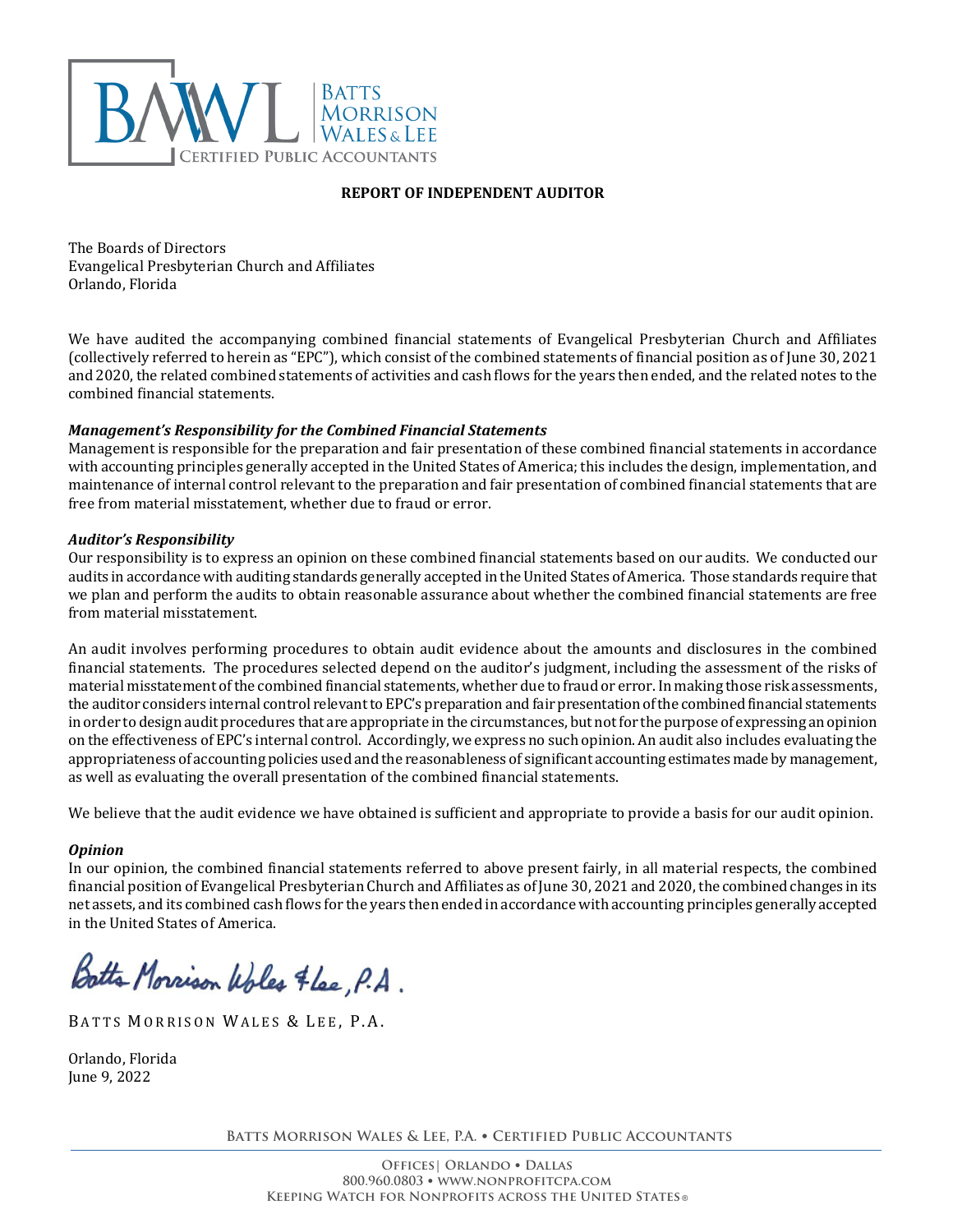COMBINED STATEMENTS OF FINANCIAL POSITION

#### **ASSETS**

|                                               |    | June 30,   |    |            |  |  |  |  |  |
|-----------------------------------------------|----|------------|----|------------|--|--|--|--|--|
|                                               |    | 2021       |    | 2020       |  |  |  |  |  |
| <b>ASSETS</b>                                 |    |            |    |            |  |  |  |  |  |
| Cash and cash equivalents                     | \$ | 5,052,531  | \$ | 4,186,672  |  |  |  |  |  |
| Investments                                   |    | 12,491,720 |    | 10,917,308 |  |  |  |  |  |
| Investments designated for long-term purposes |    | 50,000     |    | 50,000     |  |  |  |  |  |
| Receivables, net                              |    | 62,444     |    | 447,019    |  |  |  |  |  |
| Other assets                                  |    | 630,090    |    | 777,738    |  |  |  |  |  |
| <b>Total assets</b>                           | S  | 18,286,785 | \$ | 16,378,737 |  |  |  |  |  |
| <b>LIABILITIES AND NET ASSETS</b>             |    |            |    |            |  |  |  |  |  |
| <b>LIABILITIES</b>                            |    |            |    |            |  |  |  |  |  |
| Accounts payable and accrued expenses         | \$ | 972,544    | \$ | 681,656    |  |  |  |  |  |
| Claims payable                                |    | 1,171,000  |    | 925,000    |  |  |  |  |  |
| <b>Total liabilities</b>                      |    | 2,143,544  |    | 1,606,656  |  |  |  |  |  |
| <b>NET ASSETS</b>                             |    |            |    |            |  |  |  |  |  |
| Without donor restrictions                    |    |            |    |            |  |  |  |  |  |
| Undesignated                                  |    | 2,308,534  |    | 1,838,876  |  |  |  |  |  |
| Designated                                    |    | 9,511,099  |    | 9,170,659  |  |  |  |  |  |
| Total without donor restrictions              |    | 11,819,633 |    | 11,009,535 |  |  |  |  |  |
| With donor restrictions                       |    | 4,323,608  |    | 3,762,546  |  |  |  |  |  |
| <b>Total net assets</b>                       |    | 16,143,241 |    | 14,772,081 |  |  |  |  |  |
| <b>Total liabilities and net assets</b>       | \$ | 18,286,785 | \$ | 16,378,737 |  |  |  |  |  |

The Accompanying Notes are an Integral Part of These Combined Financial Statements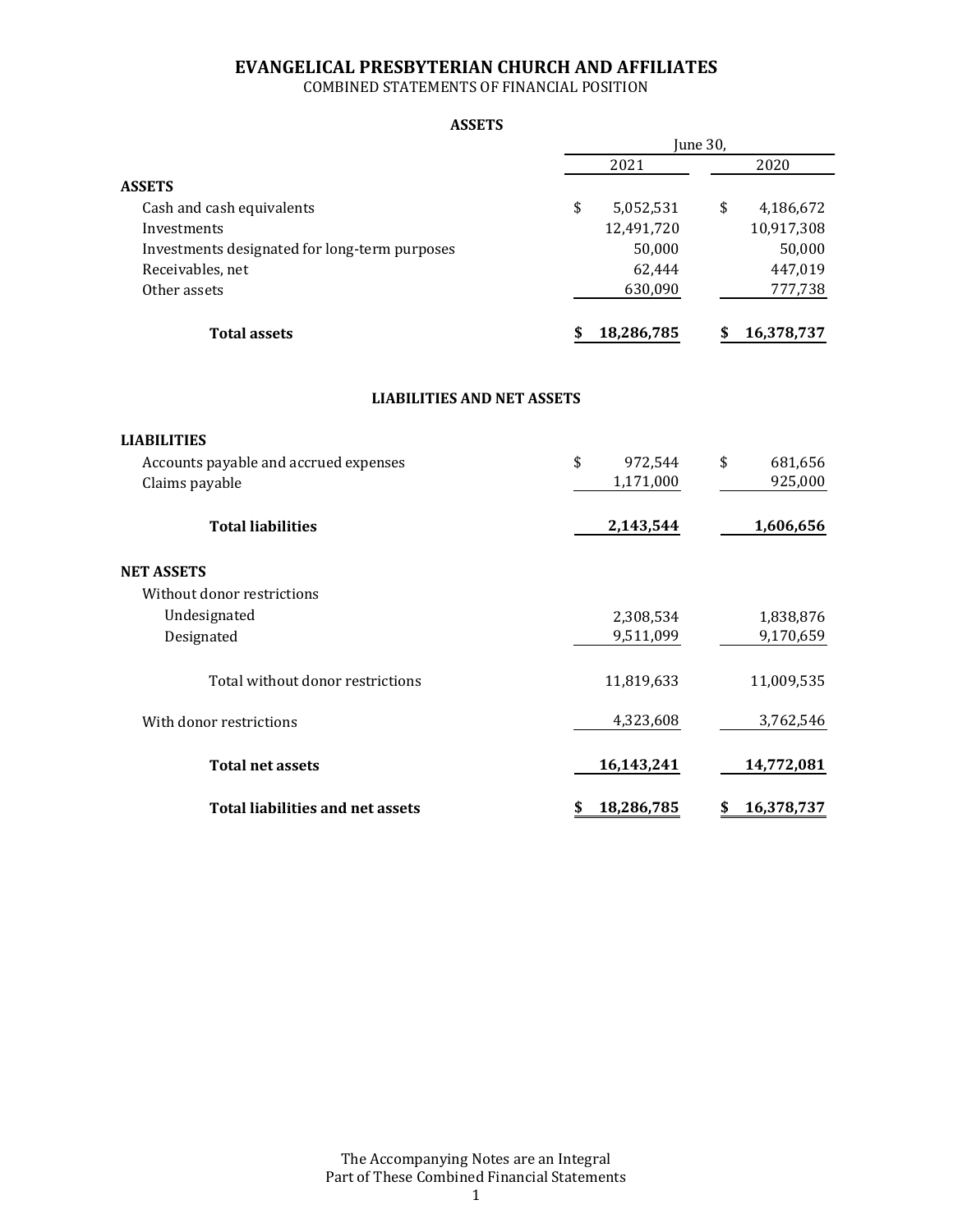COMBINED STATEMENTS OF ACTIVITIES

|                                                       | For The Year Ended June 30, 2021 |                 |                  | For The Year<br>Ended |  |
|-------------------------------------------------------|----------------------------------|-----------------|------------------|-----------------------|--|
|                                                       | <b>Without Donor</b>             | With Donor      |                  | June 30,              |  |
|                                                       | Restrictions                     | Restrictions    | Total            | 2020                  |  |
| PUBLIC SUPPORT AND REVENUE AND NET                    |                                  |                 |                  |                       |  |
| <b>ASSETS RELEASED FROM RESTRICTIONS</b>              |                                  |                 |                  |                       |  |
| Premiums from participating churches                  | \$<br>17,518,413                 | \$              | \$<br>17,518,413 | 18,262,527<br>\$      |  |
| Contributions with donor restrictions                 |                                  | 6,452,218       | 6,452,218        | 7,005,686             |  |
| Contributions without donor restrictions              | 1,754,025                        |                 | 1,754,025        | 1,443,929             |  |
| Grant revenue                                         |                                  |                 |                  | 511,228               |  |
| Investment income                                     | 1,494,514                        |                 | 1,494,514        | 403,769               |  |
| Other revenue                                         | 193,151                          |                 | 193,151          | 59,494                |  |
| Actuarial (loss) gain on self-funded health insurance |                                  |                 |                  |                       |  |
| liability and termination of postretirement benefit   | (246,000)                        |                 | (246,000)        | 580,996               |  |
| Net assets released from restrictions                 | 5,891,156                        | (5,891,156)     |                  |                       |  |
|                                                       |                                  |                 |                  |                       |  |
| Total public support and revenue and                  |                                  |                 |                  |                       |  |
| net assets released from restrictions                 | 26,605,259                       | 561,062         | 27,166,321       | 28,267,629            |  |
|                                                       |                                  |                 |                  |                       |  |
| <b>EXPENSES</b>                                       |                                  |                 |                  |                       |  |
| Program activities                                    |                                  |                 |                  |                       |  |
| Premiums and medical claims                           | 16,922,041                       |                 | 16,922,041       | 16,229,701            |  |
| Church program expenses                               | 6,368,603                        |                 | 6,368,603        | 6,593,008             |  |
|                                                       |                                  |                 |                  |                       |  |
| Total program activities                              | 23,290,644                       |                 | 23,290,644       | 22,822,709            |  |
|                                                       |                                  |                 |                  |                       |  |
| Supporting activities                                 |                                  |                 |                  |                       |  |
| General and administrative                            | 2,183,275                        |                 | 2,183,275        | 2,432,315             |  |
| Fundraising                                           | 321,242                          |                 | 321,242          | 352,956               |  |
|                                                       |                                  |                 |                  |                       |  |
| Total supporting activities                           | 2,504,517                        |                 | 2,504,517        | 2,785,271             |  |
|                                                       |                                  |                 |                  |                       |  |
| <b>Total expenses</b>                                 | 25,795,161                       |                 | 25,795,161       | 25,607,980            |  |
|                                                       |                                  |                 |                  |                       |  |
| Change in net assets without donor                    |                                  |                 |                  |                       |  |
| restrictions                                          | 810,098                          |                 | 810,098          | 2,145,051             |  |
|                                                       |                                  |                 |                  |                       |  |
| Change in net assets with donor                       |                                  |                 |                  |                       |  |
| restrictions                                          |                                  | 561,062         | 561,062          | 514,598               |  |
|                                                       |                                  |                 |                  |                       |  |
| <b>CHANGE IN NET ASSETS</b>                           | 810,098                          | 561,062         | 1,371,160        | 2,659,649             |  |
| <b>NET ASSETS - Beginning of year</b>                 | 11,009,535                       | 3,762,546       | 14,772,081       | 12,112,432            |  |
|                                                       |                                  |                 |                  |                       |  |
| <b>NET ASSETS - End of year</b>                       | \$11,819,633                     | 4,323,608<br>\$ | \$16,143,241     | \$14,772,081          |  |

The Accompanying Notes are an Integral Part of These Combined Financial Statements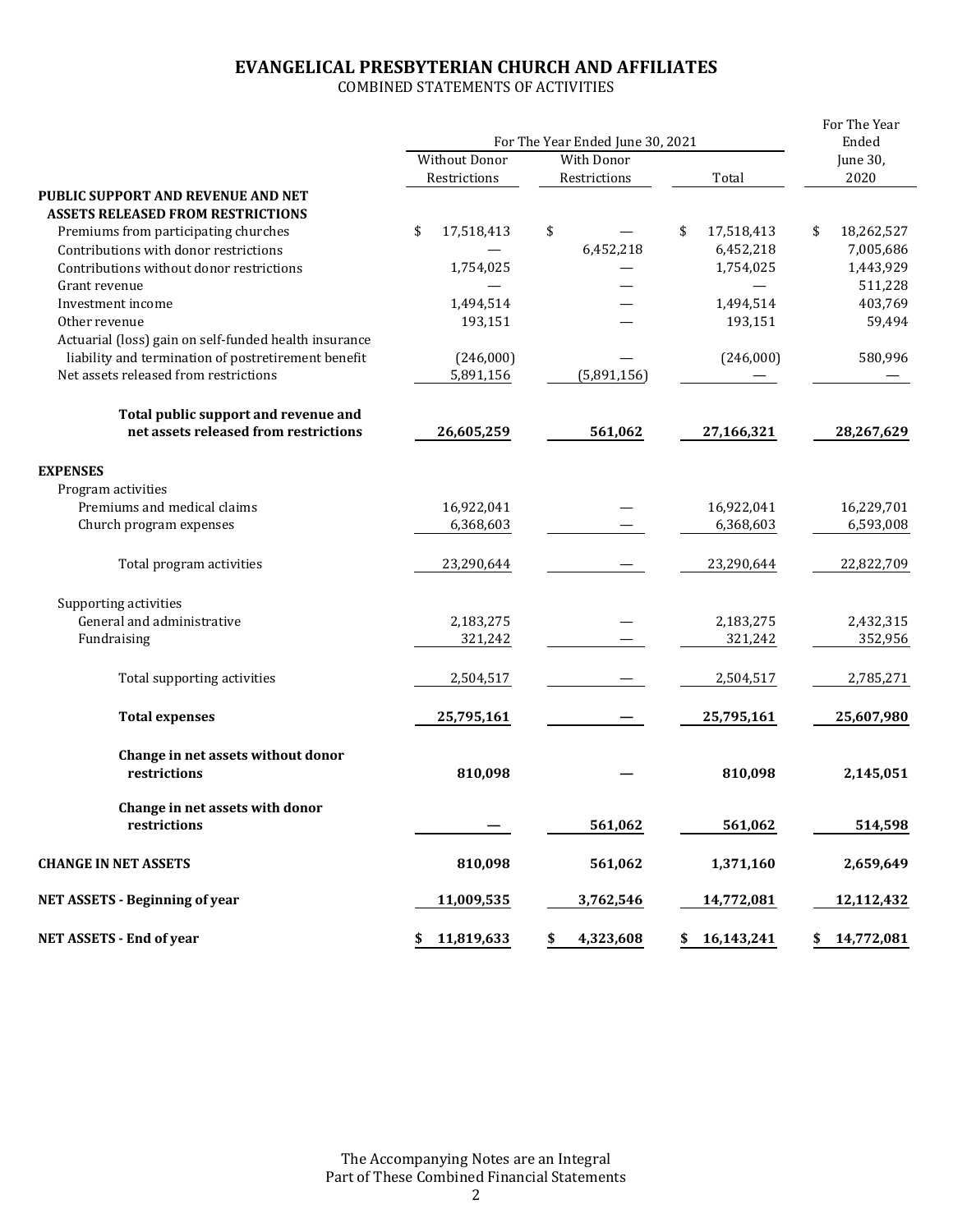COMBINED STATEMENTS OF CASH FLOWS

|                                                                              | For The Years Ended<br>June 30, |                |    |                |  |
|------------------------------------------------------------------------------|---------------------------------|----------------|----|----------------|--|
|                                                                              |                                 | 2021           |    | 2020           |  |
| <b>OPERATING CASH FLOWS</b>                                                  |                                 |                |    |                |  |
| Cash received from participating churches                                    | \$                              | 17,902,988     | \$ | 18,267,715     |  |
| Cash received from contributors                                              |                                 | 8,206,243      |    | 8,449,615      |  |
| Cash received from other sources                                             |                                 | 193,151        |    | 59,494         |  |
| Investment income                                                            |                                 | 267,299        |    | 281,664        |  |
| Cash paid for operating activities and costs                                 |                                 | (25, 356, 625) |    | (25, 523, 177) |  |
| Net operating cash flows                                                     |                                 | 1,213,056      |    | 1,535,311      |  |
| <b>INVESTING CASH FLOWS</b>                                                  |                                 |                |    |                |  |
| Net purchases of investments                                                 |                                 | (347, 197)     |    | (442, 373)     |  |
| Net investing cash flows                                                     |                                 | (347, 197)     |    | (442, 373)     |  |
| <b>FINANCING CASH FLOWS</b>                                                  |                                 |                |    |                |  |
| Borrowings                                                                   |                                 |                |    | 511,228        |  |
| Net financing cash flows                                                     |                                 |                |    | 511,228        |  |
| NET CHANGE IN CASH AND CASH EQUIVALENTS                                      |                                 | 865,859        |    | 1,604,166      |  |
| CASH AND CASH EQUIVALENTS - Beginning of year                                |                                 | 4,186,672      |    | 2,582,506      |  |
| <b>CASH AND CASH EQUIVALENTS - End of year</b>                               | \$                              | 5,052,531      | \$ | 4,186,672      |  |
| <b>RECONCILIATION OF CHANGE IN NET ASSETS TO</b>                             |                                 |                |    |                |  |
| <b>OPERATING CASH FLOWS</b>                                                  |                                 |                |    |                |  |
| Change in net assets                                                         | \$                              | 1,371,160      | \$ | 2,659,649      |  |
| Adjustments to reconcile change in net assets to net<br>operating cash flows |                                 |                |    |                |  |
| Conversion of notes payable to grant revenue                                 |                                 |                |    | (511, 228)     |  |
| Net investment gain                                                          |                                 | (1, 227, 215)  |    | (122, 105)     |  |
| Change in receivables, net                                                   |                                 | 384,575        |    | 5,188          |  |
| Change in other assets                                                       |                                 | 147,648        |    | 47,729         |  |
| Change in accounts payable and accrued expenses                              |                                 | 290,888        |    | 37,074         |  |
| Change in claims payable                                                     |                                 | 246,000        |    | (291,000)      |  |
| Termination of postretirement benefit                                        |                                 |                |    | (289, 996)     |  |
| <b>Net operating cash flows</b>                                              | \$                              | 1,213,056      | \$ | 1,535,311      |  |

# **SUPPLEMENTAL DISCLOSURE**

During the year ended June 30, 2020, \$511,228 of principal reductions of certain notes payable are included in "grant revenue" in the accompanying combined statement of activities. See Note H.

> The Accompanying Notes are an Integral Part of These Combined Financial Statements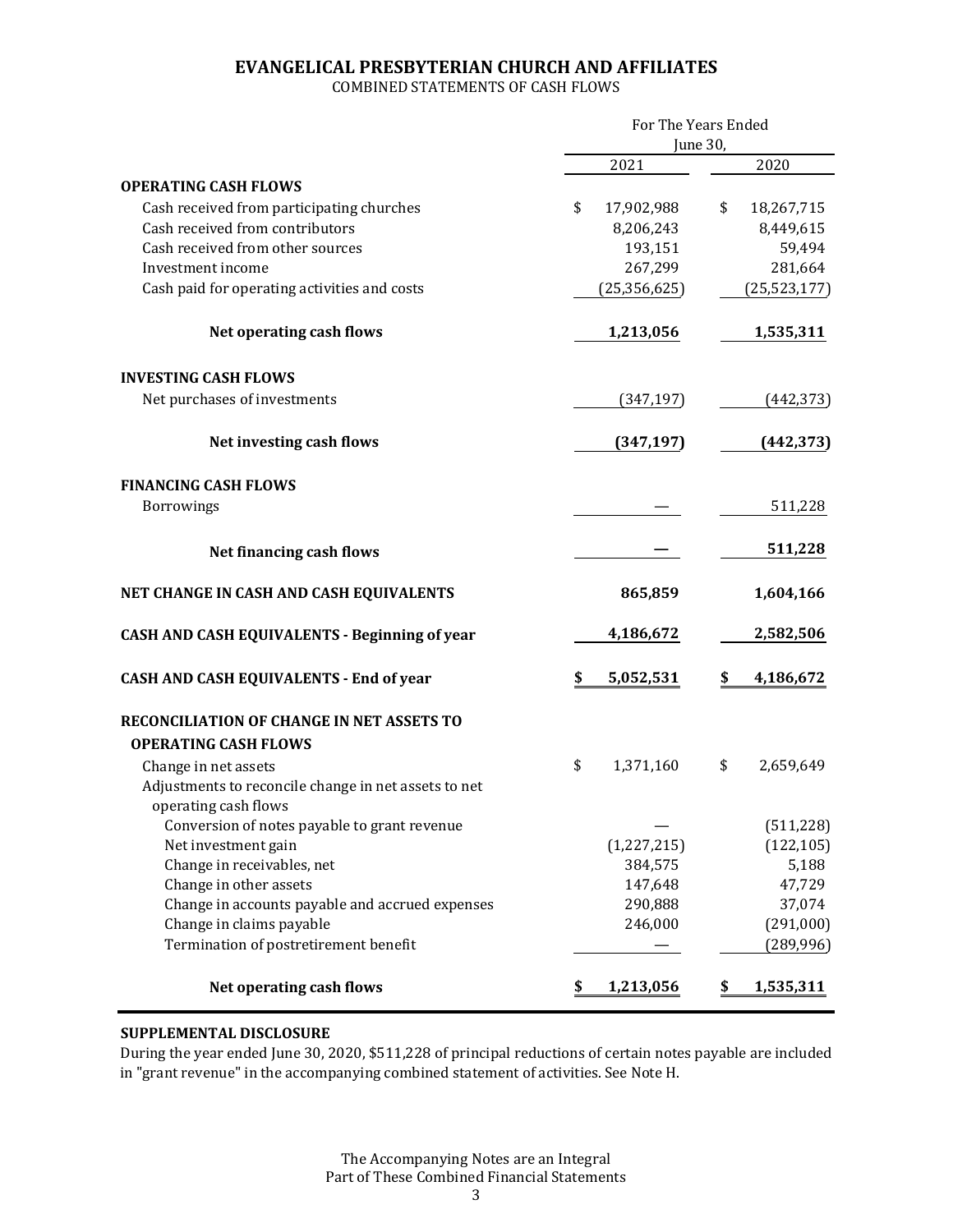NOTES TO COMBINED FINANCIAL STATEMENTS

## **NOTE A – NATURE OF ACTIVITIES**

Evangelical Presbyterian Church ("the Church") is a not-for-profit Michigan corporation established in 1980. The purpose of the Church is to carry out the Great Commission of Jesus as a denomination of Presbyterian, Reformed, Evangelical, and Missional congregations. To the glory of God, the Church aspires to embody and proclaim Jesus' love as a global movement of congregations engaged together in God's mission through transformation, multiplication, and effective biblical leadership. The Church also conducts a world missions program with a priority on sending missionaries to unreached people groups. The Church consists of more than 630 member churches with nearly 122,000 members. As part of its support of the member churches, the Church administers designated funds, provides a medical insurance program that is available to employees of member churches and their families and provides a retirement plan that is available to any employees of member churches. The ongoing work of the Church is carried out by the Office of General Assembly ("the General Assembly") and staff of each ministry. The General Assembly appoints the Board of Directors of the Church.

In conformity with accounting principles generally accepted in the United States of America ("GAAP"), the combined financial statements of the Church include the accounts of the following organizations, which are separate legal entities. All significant inter-organization accounts and transactions have been eliminated in combination.

- EPC Benefit Resources, Inc. ("BRI") is a not-for-profit Michigan corporation established in 2016. The purpose of BRI is to support the mission and operations of the Church and its associated churches and organizations by providing benefit plans exclusively for eligible individuals and employees (and their dependents). BRI is the plan administrator and trustee of the Evangelical Presbyterian Church Benefits Plan ("the Plan"), as well as the plan administrator of the Evangelical Presbyterian Church 403(b) Defined Contribution Retirement Plan ("the Retirement Plan"). The General Assembly appoints the Board of Directors of BRI.
- The Church is the sole member of a certain LLC ("the LLC"). This separate legal entity was established in 2015 to carry on specific work in various countries where the use of a separate entity provides practical or legal advantages. For security purposes, the name of this entity is not specifically disclosed in these notes. The General Assembly appoints the Board of Directors of the LLC.

References to "EPC" in these footnotes include each of the organizations described above.

#### **NOTE B – SUMMARY OF SIGNIFICANT ACCOUNTING POLICIES**

#### **Revenue recognition**

Premiums from participating churches are reported at the amount that reflects the consideration to which BRI expects to be entitled for providing a self-insured group medical plan providing health and prescription drug benefits and other fully-insured benefits. Such amounts are generally due from participants and member churches. Generally, BRI invoices such participants and member churches throughout the year as services are provided. Revenue is recognized in the period the related services are provided.

Performance obligations are determined based on the nature of the services provided by BRI. BRI measures the performance obligation for premiums from participating churches when a participant or member church is enrolled in the plans, to the point when BRI is no longer required to provide such services, which is generally at the completion of the period of coverage. BRI determines the transaction prices based on agreed-upon rate agreements and contract terms as determined by the Board of Directors of BRI with the advice of an actuary.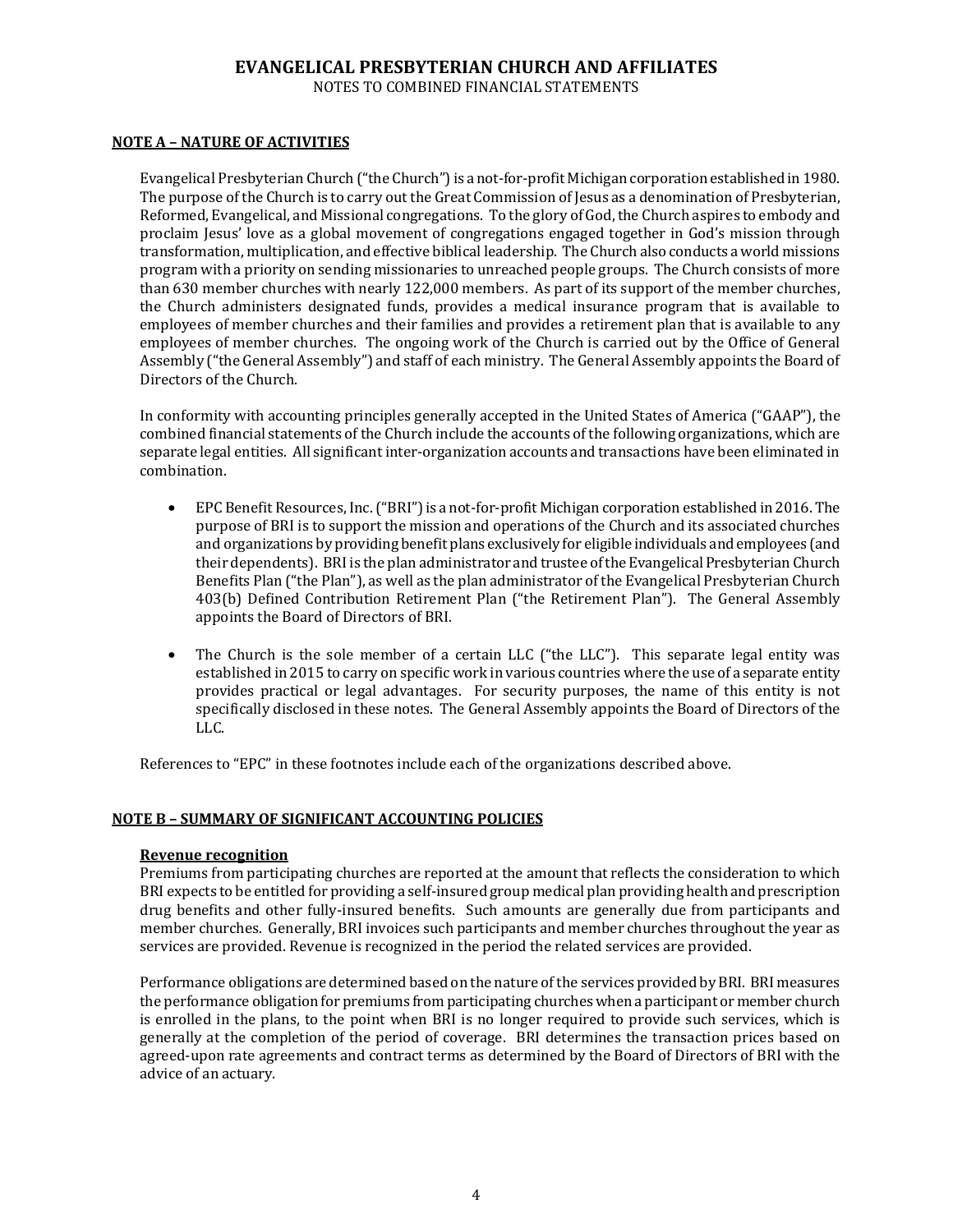NOTES TO COMBINED FINANCIAL STATEMENTS

## **NOTE B – SUMMARY OF SIGNIFICANT ACCOUNTING POLICIES (Continued)**

#### **Revenue recognition (Continued)**

EPC recognizes cash contributions as revenue when the contributions are received by EPC. Contributions received are recorded as support with or without donor restrictions, depending on the existence and/or nature of any donor restrictions. When a restriction expires (that is, when a stipulated time restriction ends or purpose restriction is accomplished), net assets with donor restrictions are reclassified to net assets without donor restrictions and reported in the combined statements of activities as "net assets released from restrictions."

All contributions are received as donations to EPC and not to specific individuals. Contributions which donors request to be used to support the ministry activities of specific missionaries are under the full control of EPC. In order to conservatively account for such contributions, EPC recognizes them as with donor restrictions until they are expended for appropriate ministry purposes.

#### **Cash and cash equivalents**

Investments purchased or donated with original maturities of three months or less are considered to be cash equivalents. As of June 30, 2021 and 2020, cash and cash equivalents includes approximately \$1,410,000 and \$1,494,000, respectively, held as trustee for the Evangelical Presbyterian Church Benefits Plan.

#### **Investments**

Investments consist of marketable securities and are carried at estimated fair value.

#### **Investments designated for long-term purposes**

Investments designated for long-term purposes consist of a Board designated endowment, the earnings from which are for the financial needs of ministers, missionaries, and other full-time Christian workers.

#### **Allowance for doubtful accounts**

Receivables are stated net of an allowance for doubtful accounts, if any. EPC estimates the allowance for doubtful accounts based on an analysis of specific accounts, taking into consideration the age of the past due account and assessment of the ability to pay. Accounts are considered past due when payments are not made in accordance with specified terms. Accounts are written off upon management's determination that the accounts are uncollectible.

#### **Net assets**

Net assets without donor restrictions are available for use at the discretion of the Board of Directors and/or management for general operating purposes. From time to time, the Board of Directors may designate a portion of these net assets for specific purposes, which makes them unavailable for use at management's discretion. The Board of Directors has designated a portion of net assets without donor restrictions for various purposes as described in Note K. Net assets with donor restrictions consist of amounts with uses limited by donor-imposed time and/or purpose restrictions.

#### **Income taxes**

The Church and BRI are exempt from federal income tax as organizations described in Section 501(c)(3) of the Internal Revenue Code and from state income tax pursuant to state law and are further classified as public charities and not private foundations for federal tax purposes. The LLC is considered a disregarded entity for income tax purposes. None of the organizations have incurred unrelated business income taxes. As a result, no income tax provision or liability has been provided for in the accompanying combined financial statements.

#### **Use of estimates**

Management uses estimates and assumptions in preparing combined financial statements. Those estimates and assumptions affect the reported amounts of assets and liabilities, the disclosure of contingent assets and liabilities, and reported revenues and expenses. Significant estimates used in preparing these combined financial statements include those used in estimating the fair value of investments and claims payable. Actual results could differ from the estimates.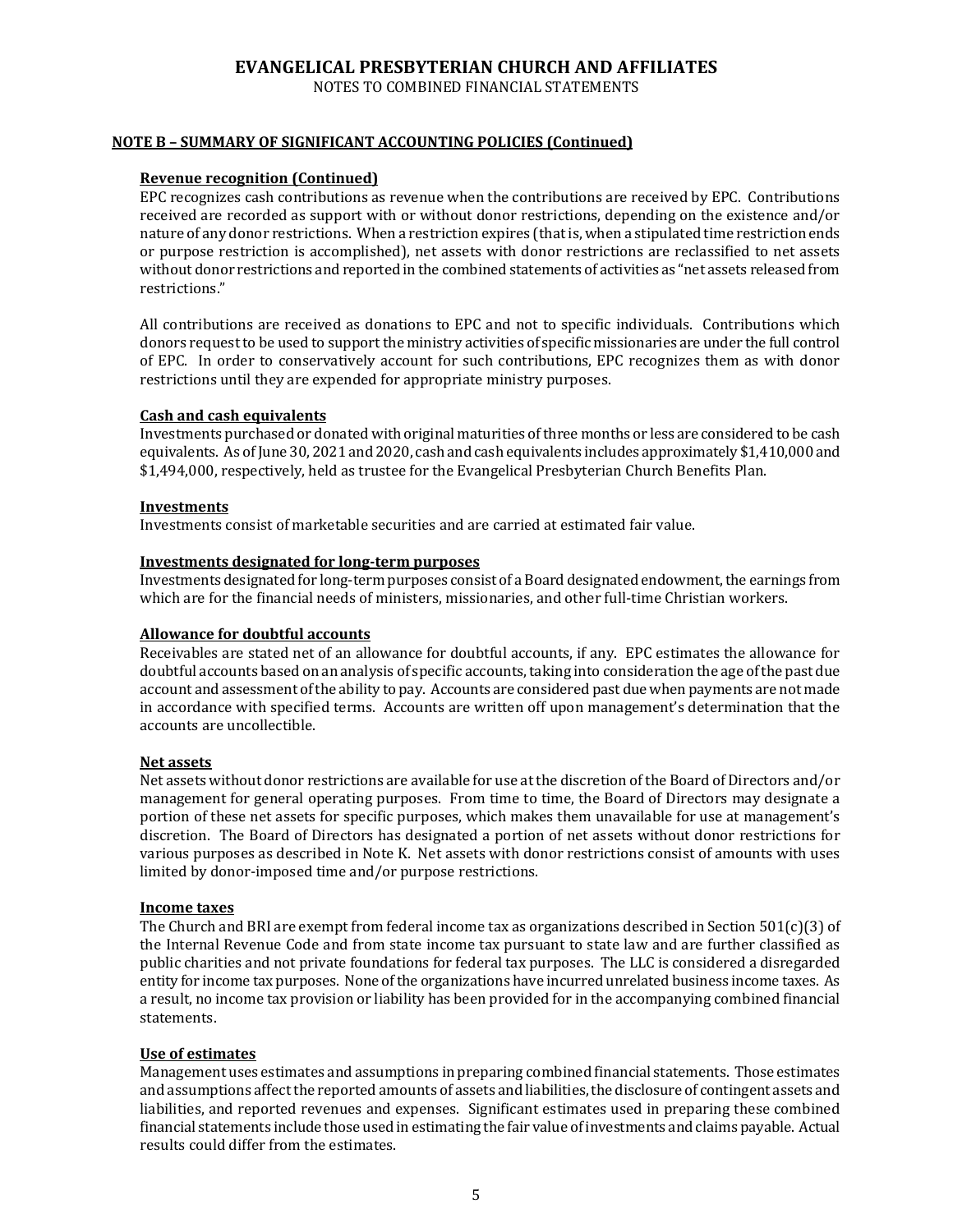NOTES TO COMBINED FINANCIAL STATEMENTS

#### **NOTE B – SUMMARY OF SIGNIFICANT ACCOUNTING POLICIES (Continued)**

#### **New accounting pronouncement**

Financial Accounting Standards Board Accounting Standards Update ("ASU") 2014-09, Revenue from Contracts with Customers (Topic 606) is effective for EPC's combined financial statements for the year ended June 30, 2021. The ASU generally applies to organizations that enter into contracts with customers to transfer goods or services and establishes a performance obligation to revenue recognition. The adoption of the ASU had no effect on the combined net assets as of July 1, 2019, or the combined change in net assets for the years ended June 30, 2021 and 2020.

## **Economic uncertainties**

In January 2020, the World Health Organization ("WHO") announced a global health emergency related to the outbreak of a virus originating in China. In March 2020, WHO elevated the classification of the outbreak to a pandemic ("the pandemic"). Management is closely monitoring the potential impact of the pandemic on EPC's financial condition and has taken actions to mitigate its impact. Such actions include availing EPC of relief measures available under federal law. Because of the unknown impact on global commerce, management is not able to estimate the effects of the pandemic on its operating results, financial condition, or liquidity.

#### **Subsequent events**

EPC has evaluated for possible financial statement reporting and disclosure subsequent events through June 9, 2022, the date as of which the combined financial statements were available to be issued.

## **NOTE C – LIQUIDITY AND AVAILABILITY OF RESOURCES**

Financial assets available for general expenditure within one year of the date of the combined statements of financial position are as follows:  $\overline{1}$   $\overline{20}$ 

|                                                                  | iune 30.    |                 |  |  |
|------------------------------------------------------------------|-------------|-----------------|--|--|
|                                                                  | 2021        | 2020            |  |  |
| Financial assets available:                                      |             |                 |  |  |
| Cash and cash equivalents                                        | 5,052,531   | \$<br>4,186,672 |  |  |
| Investments                                                      | 12,491,720  | 10,917,308      |  |  |
| Investments designated for long-term purposes                    | 50,000      | 50,000          |  |  |
| Receivables, net                                                 | 62,444      | 447,019         |  |  |
| Total financial assets available within one year                 | 17,656,695  | 15,600,999      |  |  |
| Less amounts unavailable for general expenditure within one year |             |                 |  |  |
| due to amounts held for:                                         |             |                 |  |  |
| Medical insurance fund                                           | (8,735,101) | (7,849,722)     |  |  |
| Board designations                                               | (1,663,196) | (1,411,018)     |  |  |
| Donor restrictions                                               | (1,031,275) | (1,271,860)     |  |  |
| Net financial assets available within one year                   | 0.221       | 5,068,399       |  |  |

EPC is primarily supported by premiums from participating churches and contributions. As part of EPC's liquidity management, it structures its financial assets to be available as its general expenditures, liabilities, and other obligations come due. The Boards of Directors have designated certain amounts for various purposes of EPC as described in Note K. Because of the nature of the designations, certain of these amounts are not available for general expenditure within the next year; however, the Boards of Directors could make them available, if necessary. EPC has certain assets limited to use by donors. Because a donor's restriction requires resources to be used in a specific manner or in a future period, EPC must maintain sufficient resources to meet its responsibilities to its donors. Thus, those financial assets are not available for general expenditure within one year of the combined statements of financial position and are excluded from net financial assets available to meet general expenditures within one year.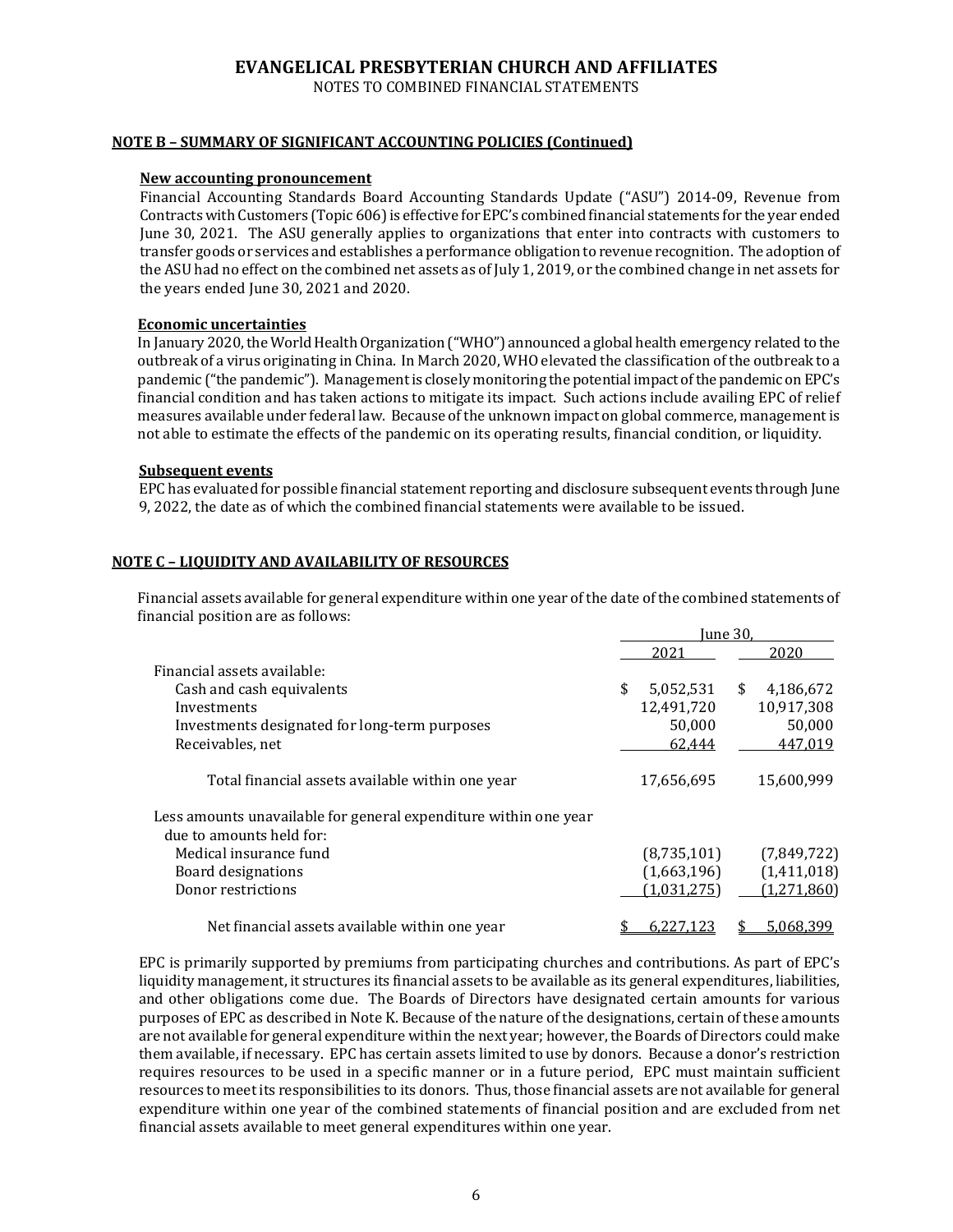NOTES TO COMBINED FINANCIAL STATEMENTS

## **NOTE C – LIQUIDITY AND AVAILABILITY OF RESOURCES (Continued)**

EPC also has certain donor-restricted net assets that are available for general expenditures within one year of the combined statements of financial position because the restrictions on the net assets are expected to be met by conducting the normal activities of EPC's programs in the coming year. Accordingly, the related resources have been included in the quantitative information detailing the financial assets available to meet general expenditures within one year. Management believes EPC has sufficient liquid assets for general operations that may be drawn upon in the event of an unanticipated financial distress or an immediate liquidity need.

## **NOTE D – CONCENTRATION OF CREDIT RISK**

EPC maintains its cash and cash equivalents in deposit accounts which may not be federally insured, may exceed federally insured limits, or may be insured by an entity other than an agency of the federal government. EPC has not experienced any losses in such accounts and believes it is not exposed to any significant credit risk related to cash and cash equivalents.

## **NOTE E – INVESTMENTS AND INVESTMENTS DESIGNATED FOR LONG-TERM PURPOSES**

EPC holds investments of various types, both as trustee or custodian and as owner. Investments are carried at estimated fair value. Investments were held for the following purposes or activities:

|                                                                          | <u>Iune</u> 30. |              |          |              |  |  |
|--------------------------------------------------------------------------|-----------------|--------------|----------|--------------|--|--|
| <b>Category</b>                                                          |                 | 2021         |          | 2020         |  |  |
| Held as trustee for the Evangelical Presbyterian Church Benefits Plan \$ |                 | 7,324,773    | \$       | 6,355,312    |  |  |
| Held for donor restricted purposes (EPC missionaries)                    |                 | 2,513,424    |          | 2,307,268    |  |  |
| Held for general operations                                              |                 | 2,127,011    |          | 1,820,159    |  |  |
| Held for board designated medical benevolence fund                       |                 | 498,217      |          | 418,735      |  |  |
| Held for board designated endowment                                      |                 | 78,295       |          | 65,834       |  |  |
| Total investments                                                        |                 | \$12,541,720 |          | \$10,967,308 |  |  |
| Investments consisted of the following:                                  |                 |              |          |              |  |  |
|                                                                          |                 |              | June 30. |              |  |  |
| Category                                                                 |                 | 2021         |          | 2020         |  |  |
| Money market and similar funds                                           | \$              | 708,344      | \$       | 1,279,117    |  |  |
| Common and preferred stock                                               |                 | 4,580,455    |          | 3,565,242    |  |  |
| Mutual funds and exchange-traded funds                                   |                 | 2,826,273    |          | 2,686,361    |  |  |
| Corporate bonds                                                          |                 | 2,683,567    |          | 2,180,068    |  |  |
| Government securities and other                                          |                 | 1,743,081    |          | 1,256,520    |  |  |
| Total investments                                                        |                 | \$12.541.720 |          | \$10.967.308 |  |  |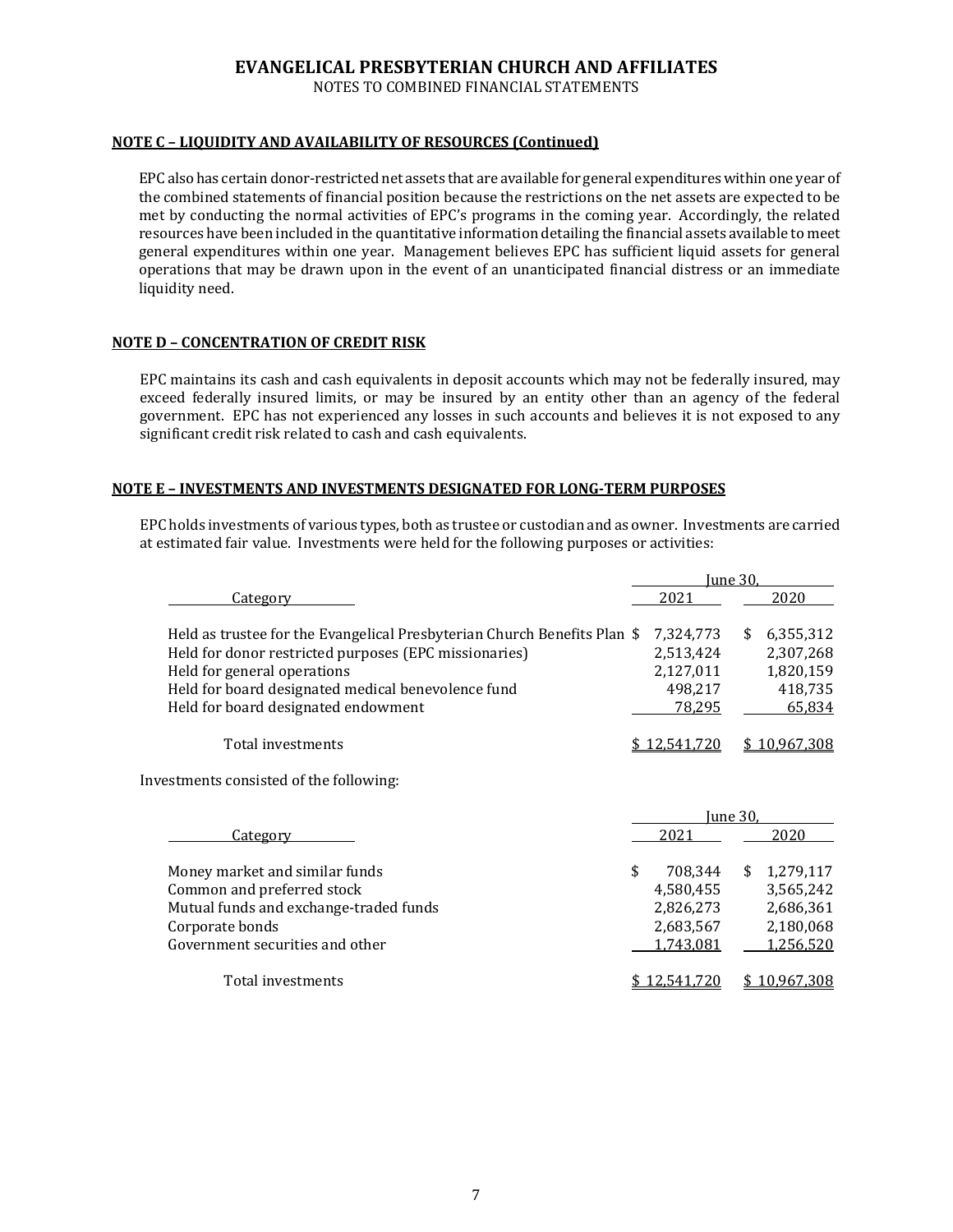NOTES TO COMBINED FINANCIAL STATEMENTS

## **NOTE F – FAIR VALUE MEASUREMENTS**

GAAP defines fair value for an investment generally as the price an organization would receive upon selling the investment in an orderly transaction to an independent buyer in the principal or most advantageous market for the investment. The information available to measure fair value varies depending on the nature of each investment and its market or markets. Accordingly, GAAP recognizes a hierarchy of "inputs" an organization may use in determining or estimating fair value. The inputs are categorized into "levels" that relate to the extent to which an input is objectively observable and the extent to which markets exist for identical or comparable investments. In determining or estimating fair value, an organization is required to maximize the use of observable market data (to the extent available) and minimize the use of unobservable inputs. The hierarchy assigns the highest priority to unadjusted quoted prices in active markets for identical items (Level 1 inputs) and the lowest priority to unobservable inputs (Level 3 inputs).

Following is a description of each of the three levels of input within the fair value hierarchy:

Level 1 – Unadjusted quoted market prices in active markets for identical items

Level 2 – Other significant observable inputs, such as quoted prices for similar items.

Level 3 – Significant unobservable inputs

A financial instrument's level within the fair value hierarchy is based on the lowest level of any input that is significant to the fair value measurement.

The estimated fair value of certain assets measured on a recurring basis at June 30, 2021 are as follows:

|                                           | Total        | Level 1      | Level 2 | Level 3 |
|-------------------------------------------|--------------|--------------|---------|---------|
| Common and preferred stock                | 4,580,455 \$ | 4.580.455 \$ |         |         |
| Mutual funds and exchange-traded<br>funds | 2,826,273    | 2,826,273    |         |         |
| Corporate bonds                           | 2,683,567    | 2,683,567    |         |         |
| Government securities and other           | 1,743,081    | 1,743,081    |         |         |
| Total                                     |              | 11.833.376   |         |         |

The estimated fair value of certain assets measured on a recurring basis at June 30, 2020 are as follows:

|                                  | Total          | Level 1                 | Level 2 | Level 3 |
|----------------------------------|----------------|-------------------------|---------|---------|
| Common and preferred stock       | $3,565,242$ \$ | $3.565.242 \text{ }$ \$ |         |         |
| Mutual funds and exchange-traded |                |                         |         |         |
| funds                            | 2,686,361      | 2,686,361               |         |         |
| Corporate bonds                  | 2,180,068      | 2,180,068               |         |         |
| Government securities and other  | 1,256,520      | 1,256,520               |         |         |
|                                  |                |                         |         |         |
| Total                            | 9 688 1        | 9.688.191               |         |         |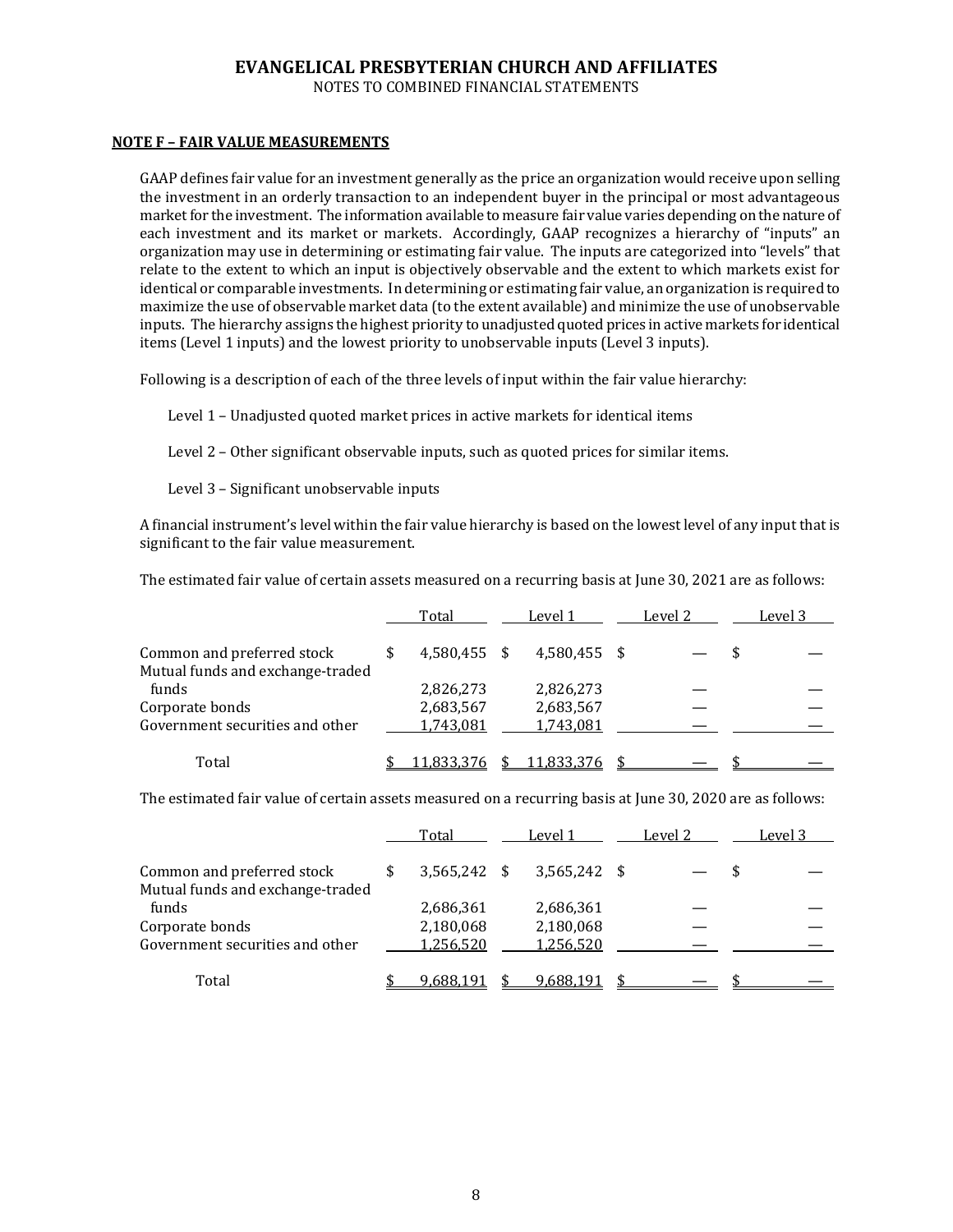NOTES TO COMBINED FINANCIAL STATEMENTS

## **NOTE G – OTHER ASSETS**

Other assets consisted of the following:

|                                            | Iune 30. |         |   |         |  |  |  |  |
|--------------------------------------------|----------|---------|---|---------|--|--|--|--|
| Category                                   |          | 2021    |   | 2020    |  |  |  |  |
| Notes receivable from churches             | \$       | 318,380 | S | 403,980 |  |  |  |  |
| Depository account for medical claims      |          | 176,140 |   | 175,096 |  |  |  |  |
| Copyrights and other amortized assets, net |          | 65,132  |   | 82,832  |  |  |  |  |
| Furniture, fixtures, and equipment, net    |          | 34.409  |   | 44,357  |  |  |  |  |
| Inventory                                  |          | 19,188  |   | 30,185  |  |  |  |  |
| Prepaid expenses                           |          | 16,841  |   | 41,288  |  |  |  |  |
| Total other assets                         |          | 630.090 |   | '77.738 |  |  |  |  |

#### **NOTE H – PAYCHECK PROTECTION PROGRAM**

During the year ended June 30, 2020, EPC obtained two Paycheck Protection Program notes payable ("the PPP loans") in the aggregate amount of \$511,228. The PPP loans were unsecured and payable to certain financial institutions at a fixed rate of 1.00% per annum with a deferral of interest and principal payments which ended in January 2021, the date the Small Business Administration issued a decision granting full forgiveness of the loans. During the year ended June 30, 2020, management estimated that EPC incurred or spent \$511,228 of expenditures eligible for forgiveness. Accordingly, this amount was recognized as a reduction to "notes payable" in the accompanying June 30, 2020 combined statement of financial position (reducing the balance of the PPP loans to zero as of June 30, 2020) and as "grant revenue" in the accompanying combined statement of activities for the year ended June 30, 2020.

#### **NOTE I – SELF-FUNDED HEALTH INSURANCE**

BRI provides a self-funded medical program of health and prescription drug benefits and other fully-insured benefits for eligible employees of member churches and their families, as well as clergy and their families. BRI has contracted with third party administrators to process claims. BRI has stop-loss insurance coverage for claims incurred which exceed \$525,000 (beginning in January 2020) or \$500,000 (until December 2019) per covered participant and \$750,000 related to a specific participant with a separate deductible amount until December 31, 2020. As of June 30, 2021 and 2020, BRI has recorded an actuarially-calculated estimated liability of \$1,171,000 and \$925,000, respectively, related to the self-funded medical program for estimated claims. This amount is included as "claims payable" in the accompanying combined statements of financial position.

Following is a summary of transactions for the self-funded medical program for the year ended June 30, 2021:

| Premiums billed                  | \$16.534.151 |
|----------------------------------|--------------|
| Claims and premiums expense      | (15,905,237) |
| Administrative expense           | (675.013)    |
| Deficit of revenue over expenses | (46.099)     |

Following is a summary of transactions for the self-funded medical program for the year ended June 30, 2020:

| Premiums billed                 | \$17.266.408   |
|---------------------------------|----------------|
| Claims and premiums expense     | (15, 185, 666) |
| Administrative expense          | (784.612)      |
| Excess of revenue over expenses | 1.296.130      |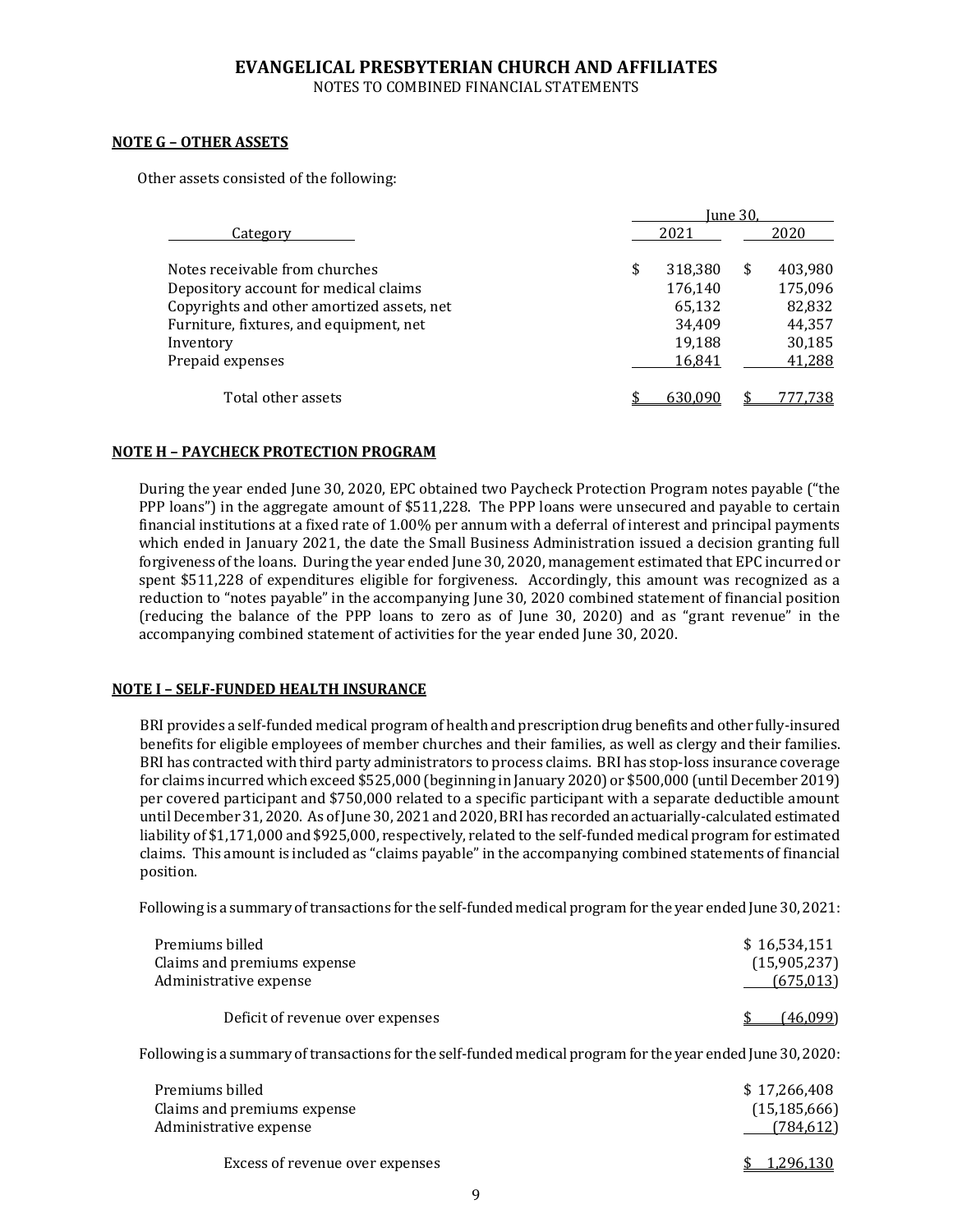NOTES TO COMBINED FINANCIAL STATEMENTS

## **NOTE J – POSTRETIREMENT BENEFIT OBLIGATIONS**

EPC previously provided postretirement benefits for retired or terminated employees or their beneficiaries and dependents and active employees and their beneficiaries and dependents after retirement from service with EPC. The costs of the post retirement benefits were shared by EPC and the retirees. Retirees were expected to contribute approximately 70% of estimated costs of providing postretirement benefits.

The post retirement benefits as described above were terminated effective January 1, 2020.

## **NOTE K – BOARD DESIGNATED NET ASSETS**

Net assets were board designated for the following purposes:

|                                                                   | Iune 30. |           |    |           |  |  |  |
|-------------------------------------------------------------------|----------|-----------|----|-----------|--|--|--|
| Category                                                          |          | 2021      |    | 2020      |  |  |  |
| Medical insurance fund                                            | \$       | 7,321,278 | S. | 7,250,867 |  |  |  |
| World outreach activities                                         |          | 869.434   |    | 734,971   |  |  |  |
| Medical benevolence fund                                          |          | 498.217   |    | 418,736   |  |  |  |
| Church loan fund                                                  |          | 448.330   |    | 442.940   |  |  |  |
| Other purposes                                                    |          | 295.545   |    | 257,311   |  |  |  |
| Endowment for the financial needs of ministers, missionaries, and |          |           |    |           |  |  |  |
| other full-time Christian workers                                 |          | 78.295    |    | 65.834    |  |  |  |
| Total board designated net assets                                 |          |           |    | 9.170.659 |  |  |  |

## **NOTE L – NET ASSETS WITH DONOR RESTRICTIONS**

Net assets were donor restricted for the following purposes during the year ended June 30, 2021:

|                                                                        | <b>Balance</b><br>July 1, 2020 |                                 | Contributions |                                 |  | Releases                                  | Balance<br>June 30, 2021 |                                 |  |
|------------------------------------------------------------------------|--------------------------------|---------------------------------|---------------|---------------------------------|--|-------------------------------------------|--------------------------|---------------------------------|--|
| International missions<br>Various ministry efforts<br>Emergency relief | \$                             | 2,490,686<br>833,304<br>438,556 |               | 5,911,965<br>403,523<br>136,730 |  | (5, 110, 318)<br>(424, 497)<br>(356, 341) |                          | 3,292,333<br>812,330<br>218,945 |  |
| Total                                                                  |                                | 3.762.546                       |               | 6.452.218                       |  | (5.891.156)                               |                          | 4,323,608                       |  |

Net assets were donor restricted for the following purposes during the year ended June 30, 2020:

|                                                                        | Balance<br>July 1, 2019               | Contributions |                                 | Releases |                                           | Balance<br>June 30, 2020 |                                 |
|------------------------------------------------------------------------|---------------------------------------|---------------|---------------------------------|----------|-------------------------------------------|--------------------------|---------------------------------|
| International missions<br>Various ministry efforts<br>Emergency relief | \$<br>2,004,238<br>680,830<br>562,880 |               | 5,665,210<br>516,309<br>824,167 |          | (5, 178, 762)<br>(363, 835)<br>(948, 491) |                          | 2,490,686<br>833,304<br>438,556 |
| Total                                                                  | 3.247.948                             |               | 7.005.686                       |          | (6.491.088                                |                          | 3.762.546                       |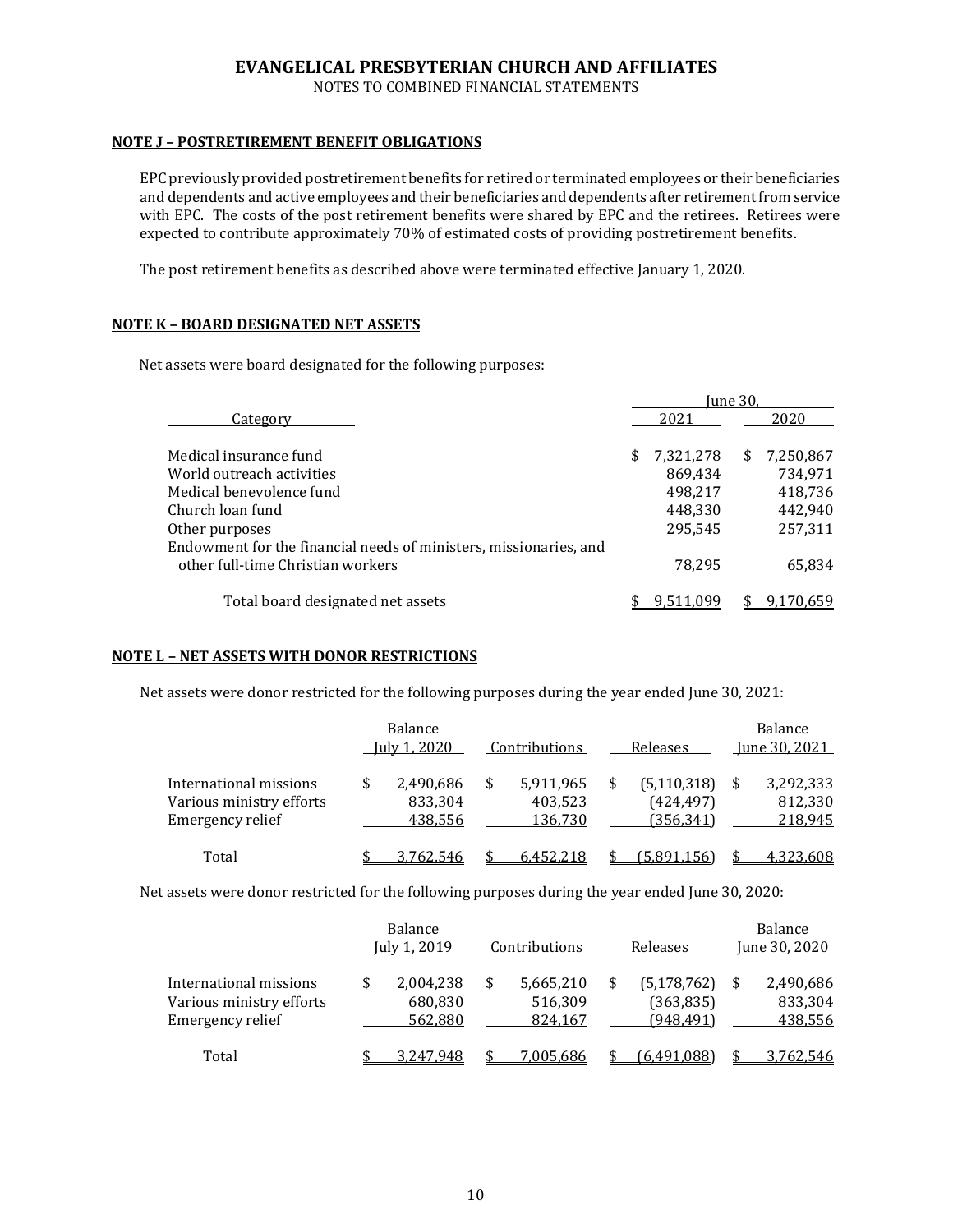NOTES TO COMBINED FINANCIAL STATEMENTS

## **NOTE M – FUNCTIONAL EXPENSE ALLOCATION**

|                            |         | General and |                |           |             |         |                |            |
|----------------------------|---------|-------------|----------------|-----------|-------------|---------|----------------|------------|
|                            | Program |             | administrative |           | Fundraising |         | Total expenses |            |
|                            |         |             |                |           |             |         |                |            |
| Premium and medical claims | \$      | 16,922,041  | \$             |           | \$          |         | \$             | 16,922,041 |
| Salaries and benefits      |         | 4.706.841   |                | 518,625   |             | 302,156 |                | 5.527,622  |
| General administration     |         | 118.813     |                | 970.626   |             |         |                | 1,089,439  |
| Special projects           |         | 943,380     |                |           |             | 1,631   |                | 945,011    |
| General                    |         | 35.221      |                | 374,566   |             |         |                | 409,787    |
| Travel                     |         | 239.438     |                | 1.988     |             | 2.148   |                | 243,574    |
| Staff development          |         | 174.988     |                | 581       |             | 15,307  |                | 190,876    |
| Professional services      |         | 70.075      |                | 89.657    |             |         |                | 159,732    |
| Information technology     |         | 1,868       |                | 152,461   |             |         |                | 154,329    |
| Insurance                  |         | 59,935      |                | 32,697    |             |         |                | 92,632     |
| Depreciation               |         | 18,044      |                | 42,074    |             |         |                | 60,118     |
| <b>Total expenses</b>      |         | 23,290,644  |                | 2,183,275 |             | 321,242 | \$             | 25,795,161 |

Functional and natural expenses for EPC for the year ended June 30, 2021 were as follows:

Functional and natural expenses for EPC for the year ended June 30, 2020 were as follows:

|                            | Program |            | General and<br>administrative |           | Fundraising |         | Total expenses |            |
|----------------------------|---------|------------|-------------------------------|-----------|-------------|---------|----------------|------------|
| Premium and medical claims | \$      | 16,229,701 | \$                            |           | \$          |         | \$             | 16,229,701 |
| Salaries and benefits      |         | 4,641,621  |                               | 577,255   |             | 325,726 |                | 5,544,602  |
| General administration     |         | 163.810    |                               | 1,089,213 |             |         |                | 1,253,023  |
| Special projects           |         | 999,375    |                               |           |             | 489     |                | 999,864    |
| General                    |         | 42,777     |                               | 399,574   |             |         |                | 442,351    |
| Travel                     |         | 366.190    |                               | 11.112    |             | 3,008   |                | 380,310    |
| Staff development          |         | 316,584    |                               | 2,286     |             | 23,733  |                | 342,603    |
| Information technology     |         |            |                               | 136,715   |             |         |                | 136,715    |
| Professional services      |         | 14,696     |                               | 110,218   |             |         |                | 124,914    |
| Insurance                  |         | 47,955     |                               | 64,832    |             |         |                | 112,787    |
| Depreciation               |         |            |                               | 41,110    |             |         |                | 41,110     |
| <b>Total expenses</b>      |         | 22,822,709 |                               | 2,432,315 | \$          | 352,956 | S              | 25,607,980 |

The above schedules of functional expenses present expenses by functional and natural classification. Expenses directly attributable to a specific functional area are reported as expenses of those functional areas. Indirect costs that benefit multiple functional areas are allocated among the various functional areas based primarily on employee time and space utilization.

#### **NOTE N – RETIREMENT PLAN**

BRI maintains a 403(b) defined contribution retirement plan ("the Retirement Plan"). Employees are eligible to participate upon meeting the eligibility requirements described in the Retirement Plan document. Eligible employees may make tax-deferred contributions to the Retirement Plan. Employer contributions to the Retirement Plan are discretionary. During the years ended June 30, 2021 and 2020, EPC made contributions to the Retirement Plan totaling approximately \$96,000 and \$86,000, respectively.